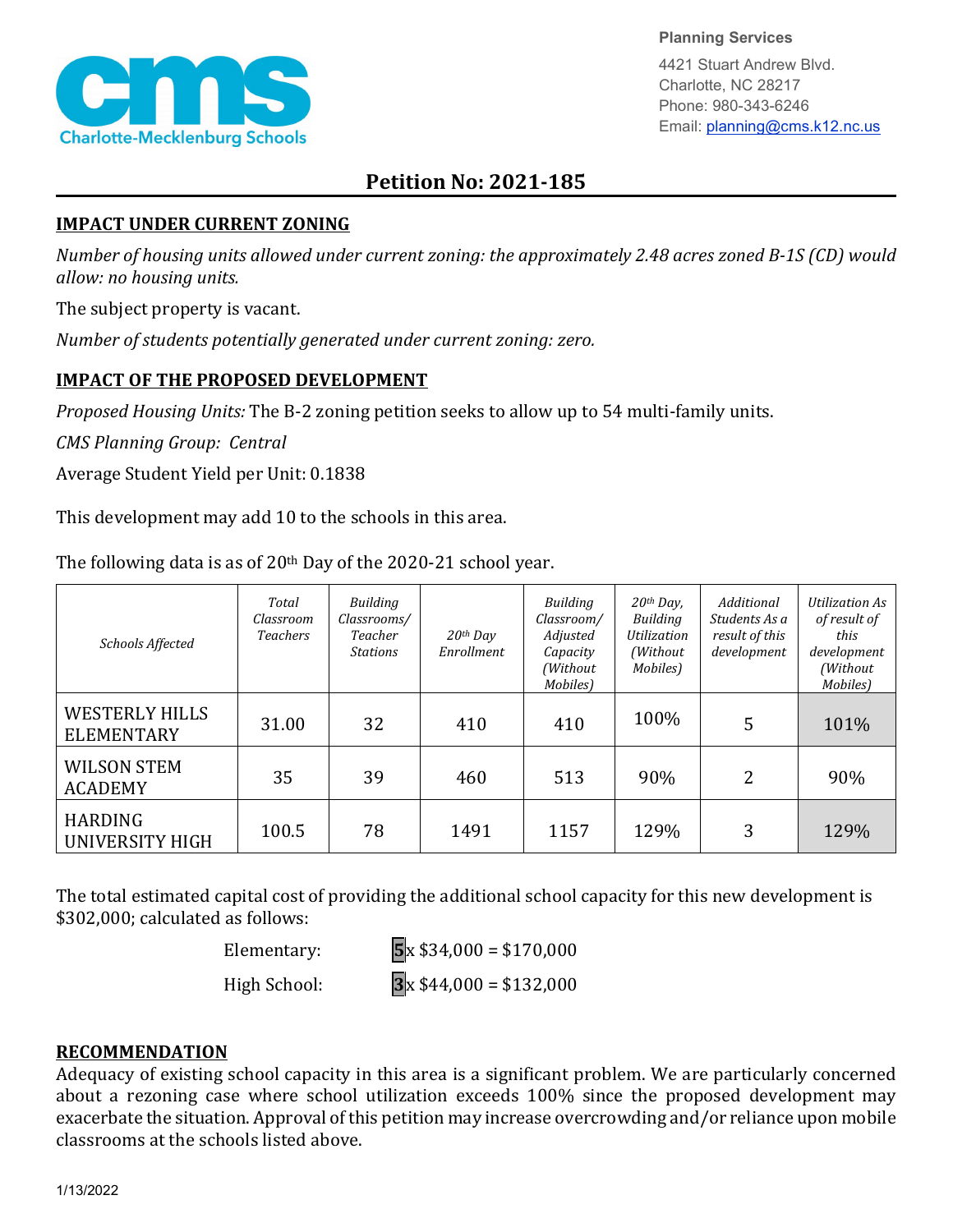

Applicants are encouraged to contact us in advance of their project submittals to inform CMS of their prospective impacts and discuss mitigation alternatives.

In the Central Planning Group, the projected student impact from approved rezonings from November 2018 to October 2021 is 1280 students.

| <b>Planning</b> |                 | Projected        |                                               | <b>Approval</b> |
|-----------------|-----------------|------------------|-----------------------------------------------|-----------------|
| Group           | <b>Petition</b> | <b>Students</b>  | <b>Petitioner</b>                             | <b>Date</b>     |
| Central         | 2017-168        | $\mathbf{1}$     | J.S. & Son's Construction Company, LLC        | 2018-11-19      |
| Central         | 2018-099        | 6                | <b>Shea Homes</b>                             | 2018-12-17      |
| Central         | 2018-112        | $\mathbf{1}$     | Michael Loeb                                  | 2018-12-17      |
| Central         | 2018-111        | 9                | David Weekley Homes                           | 2019-01-22      |
| Central         | 2018-135        | $\overline{4}$   | <b>Woodlawn Station Holdings LLC</b>          | 2019-03-18      |
| Central         | 2018-097        | $\overline{4}$   | <b>Stamatis Tsilimos</b>                      | 2019-04-15      |
| Central         | 2018-149        | 20               | West End Investments, LLC                     | 2019-04-15      |
| Central         | 2018-137        | $\mathbf{1}$     | Lakewood Apartments LLC                       | 2019-05-20      |
| Central         | 2019-005        | 9                | <b>Ardent Acquisitions LLC</b>                | 2019-07-15      |
| Central         | 2018-163        | 9                | <b>Suncap Property Group LLC</b>              | 2019-09-16      |
| Central         | 2019-008        | $\overline{4}$   | CoHab LLC                                     | 2019-09-16      |
| Central         | 2019-053        | 5                | <b>Hopper Communities</b>                     | 2019-09-16      |
| Central         | 2019-058        | 17               | Housing Authority of the City of Charlotte NC | 2019-09-16      |
| Central         | 2019-076        | $\overline{4}$   | <b>Hopper Communities</b>                     | 2019-10-21      |
| Central         | 2018-150        | 30               | TDC Greenville, LLC                           | 2019-12-16      |
| Central         | 2019-098        | $\overline{2}$   | Flagship Healthcare                           | 2019-12-22      |
| Central         | 2019-112        | $\mathbf{1}$     | Mark Heisig                                   | 2019-12-25      |
| Central         | 2019-092        | 38               | Carolina Development Group NC, LLC            | 2020-01-21      |
| Central         | 2019-124        | 9                | Gvest Capital, LLC                            | 2020-01-21      |
| Central         | 2019-080        | 11               | Seahawk Partner Holdings, LLC                 | 2020-02-17      |
| Central         | 2019-138        | $\overline{2}$   | Roma Homes                                    | 2020-02-17      |
| Central         | 2019-069        | 7                | Harrison Tucker- CoHab, LLC                   | 2020-03-16      |
| Central         | 2019-159        | TBD              | Ed Zepsa                                      | 2020-03-16      |
| Central         | 2019-165        | <b>TBD</b>       | <b>Wood Partners</b>                          | 2020-03-16      |
| Central         | 2019-126        | $\overline{2}$   | <b>Harrison Tucker</b>                        | 2020-05-18      |
| Central         | 2019-156        | $\overline{2}$   | Parkwood Plaza, LLC                           | 2020-05-18      |
| Central         | 2019-178        | 11               | <b>DRB</b> Group                              | 2020-05-18      |
| Central         | 2020-036        | $\mathbf{1}$     | Charlotte Planning, Design & Development      | 2020-05-18      |
| Central         | 2019-114        | 111              | The Charlotte Mecklenburg Hospital Authority  | 2020-06-15      |
| Central         | 2020-003        | $\boldsymbol{0}$ | <b>Fairview Builders</b>                      | 2020-06-15      |
| Central         | 2020-029        | TBD              | JACO Acquisition                              | 2020-06-15      |
| Central         | 2019-146        | $\boldsymbol{0}$ | ALB Architecture, PA                          | 2020-07-20      |
| Central         | 2020-002        | $\boldsymbol{0}$ | The Drakeford Company                         | 2020-07-20      |
| Central         | 2020-004        | TBD              | <b>Boulevard Real Estate</b>                  | 2020-07-20      |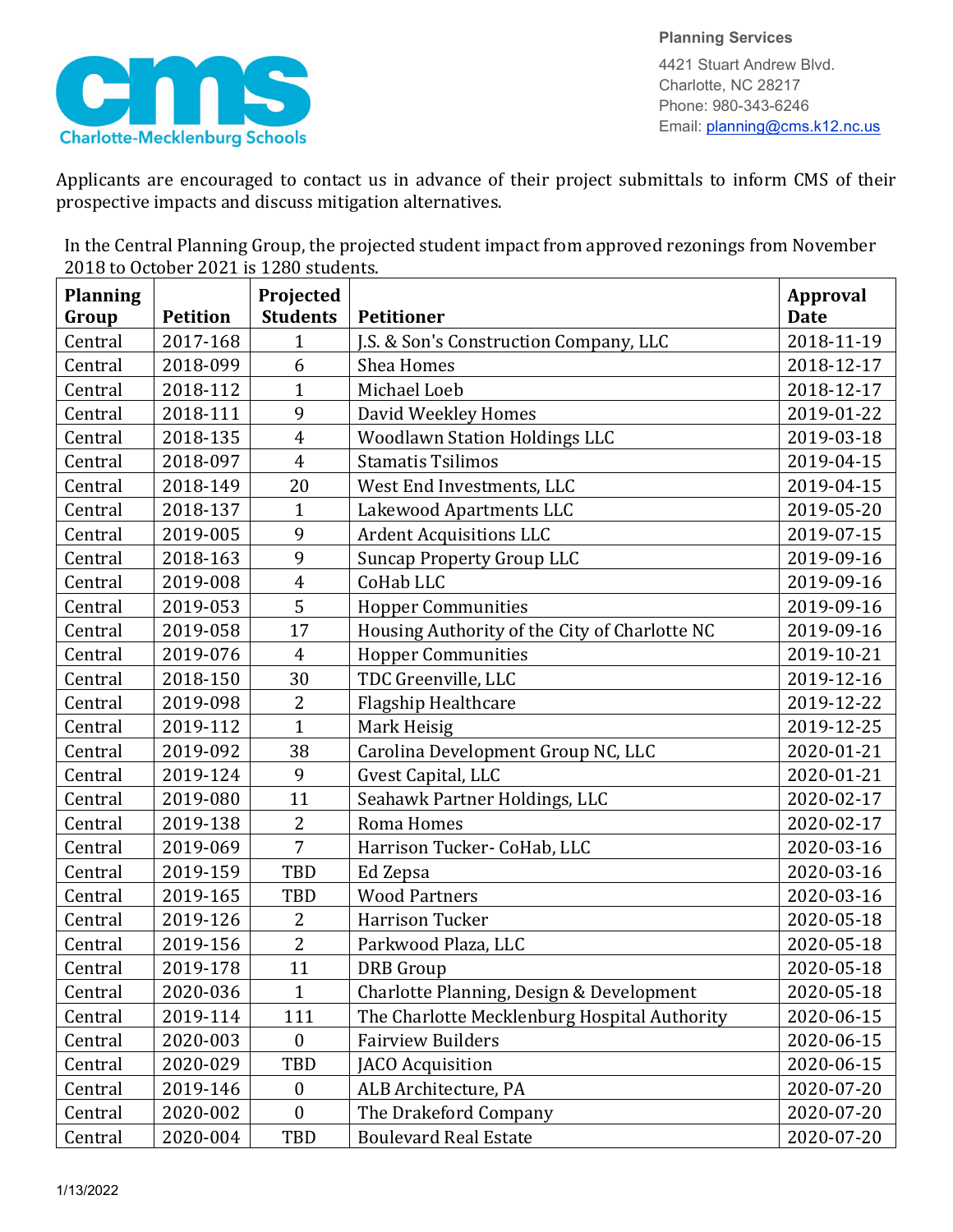

4421 Stuart Andrew Blvd. Charlotte, NC 28217 Phone: 980-343-6246 Email: planning@cms.k12.nc.us

| Central | 2020-006 | <b>TBD</b>       | JFW Realty, Inc & 501 Associates, LLC     | 2020-07-20 |
|---------|----------|------------------|-------------------------------------------|------------|
| Central | 2020-016 | <b>TBD</b>       | Nolan Elanz                               | 2020-07-20 |
| Central | 2020-018 | $\overline{2}$   | <b>Hopper Communities</b>                 | 2020-07-20 |
| Central | 2020-040 | $\overline{2}$   | <b>Alenky Signature Homes</b>             | 2020-07-20 |
| Central | 2020-050 | 23               | Charlotte-Mecklenburg Housing Partnership | 2020-07-20 |
| Central | 2019-111 | TBD              | Hive Fitness, LLC                         | 2020-09-21 |
| Central | 2020-005 | $\overline{2}$   | Ronald Staley, Jr. of Verde Homes, LLC    | 2020-09-21 |
| Central | 2020-017 | 32               | <b>Aspen Heights Partners</b>             | 2020-09-21 |
| Central | 2020-022 | TBD              | <b>Boulevard Real Estate</b>              | 2020-09-21 |
| Central | 2020-034 | 44               | Jefferson Apartment Group                 | 2020-09-21 |
| Central | 2020-039 | $\mathbf{1}$     | Hinshaw Properties, LLC                   | 2020-09-21 |
| Central | 2020-054 | $\overline{7}$   | <b>TriPointe Homes</b>                    | 2020-09-21 |
| Central | 2020-061 | <b>TBD</b>       | White Point Partners, LLC                 | 2020-09-21 |
| Central | 2020-070 | 30               | Elmington Capital Group                   | 2020-09-21 |
| Central | 2019-167 | 20               | Grubb Management, LLC                     | 2020-10-19 |
| Central | 2020-059 | 70               | Hanover R.S. Limited Partnership          | 2020-10-19 |
| Central | 2020-067 | $\overline{2}$   | Terranova Group, LLC                      | 2020-10-19 |
| Central | 2020-072 | $\overline{2}$   | Freemore, LLC                             | 2020-10-19 |
| Central | 2020-089 | $\overline{4}$   | Pulte Group, Inc.                         | 2020-11-16 |
| Central | 2020-093 | TBD              | Griffman Investments, LLC                 | 2020-11-16 |
| Central | 2020-098 | <b>TBD</b>       | AHI 3100, LLC                             | 2020-11-16 |
| Central | 2020-101 | <b>TBD</b>       | White Point Paces Partners, LLC           | 2020-11-16 |
| Central | 2020-013 | 9                | Boulevard Real Estate Advisors, LLC       | 2020-12-21 |
| Central | 2020-042 | TBD              | Boulevard Real Estate Advisors, LLC       | 2020-12-21 |
| Central | 2020-052 | 34               | Selwyn Property Group, Inc.               | 2020-12-21 |
| Central | 2020-076 | $\overline{4}$   | Green Bird Properties, LLC                | 2020-12-21 |
| Central | 2020-090 | TBD              | Remount, LLC                              | 2020-12-21 |
| Central | 2020-113 | TBD              | Catalyst Capital                          | 2020-12-21 |
| Central | 2020-115 | TBD              | <b>Crosland Southeast</b>                 | 2020-12-21 |
| Central | 2020-124 | 4                | <b>Mission Properties</b>                 | 2020-12-21 |
| Central | 2020-105 | $\mathbf{1}$     | Matt Connolly- White Zombie, LLC          | 2021-01-19 |
| Central | 2020-107 | $\overline{2}$   | <b>Drakeford Communities</b>              | 2021-01-19 |
| Central | 2020-121 | $\mathbf{1}$     | James Doyle- Chamberlain Townhomes, LLC   | 2021-01-19 |
| Central | 2020-126 | TBD              | Carolina Capital Real Estate Partners     | 2021-01-19 |
| Central | 2020-129 | TBD              | Providence Group Capital, LLC             | 2021-01-19 |
| Central | 2020-131 | TBD              | John Nichols                              | 2021-01-19 |
| Central | 2020-138 | $\boldsymbol{0}$ | <b>Rosemary Burt</b>                      | 2021-01-19 |
| Central | 2020-140 | $\boldsymbol{0}$ | RJS Properties, Inc.                      | 2021-01-19 |
| Central | 2020-149 | TBD              | <b>White Point Partners</b>               | 2021-01-19 |
| Central | 2020-127 | TBD              | <b>RAM Realty Advisors</b>                | 2021-02-15 |
| Central | 2020-128 | $\boldsymbol{0}$ | MRL Holdings, LLC                         | 2021-02-15 |